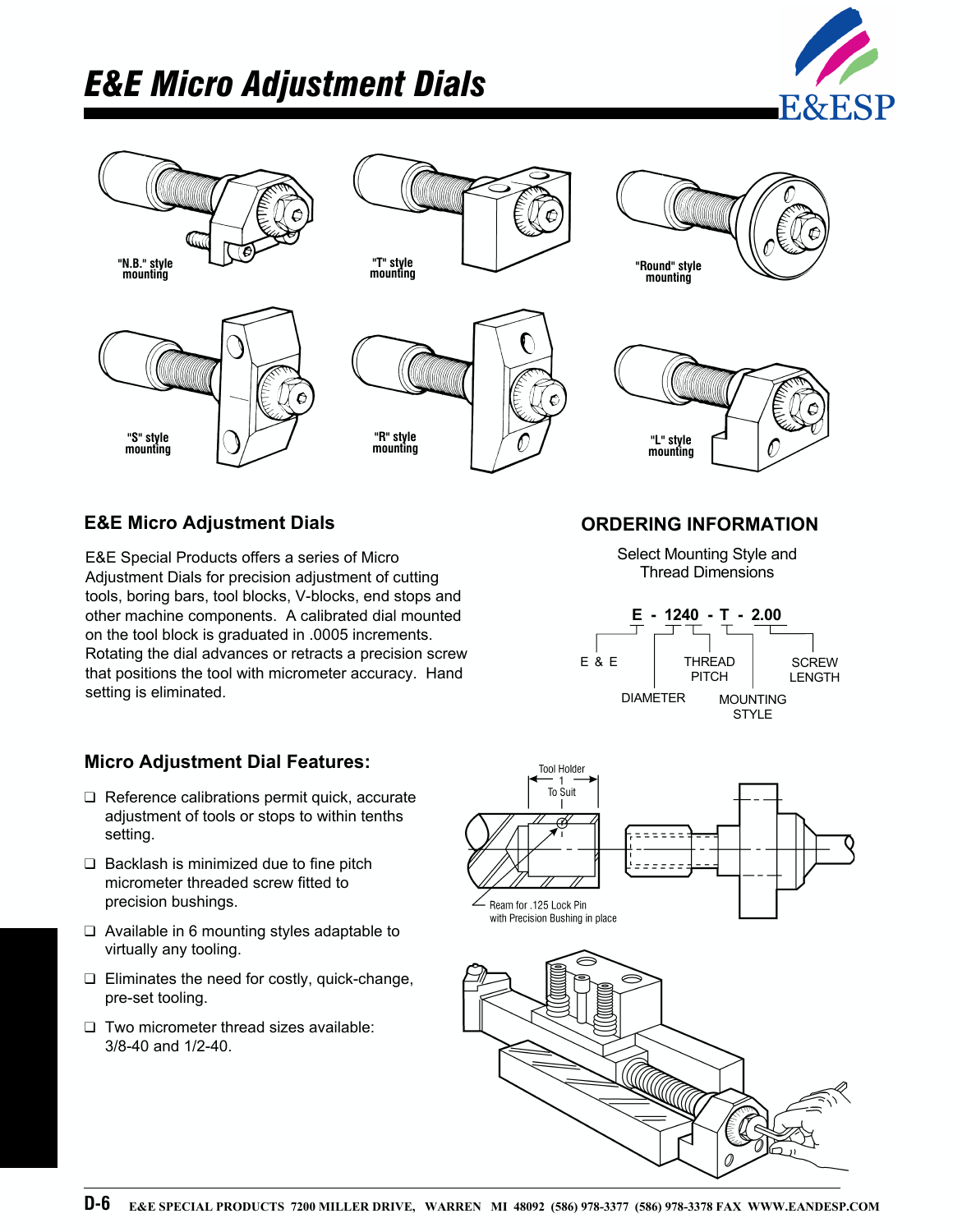## *Micro Adjustment Dial*







| <b>CAD FILE NAME</b> | <b>PART NUMBER</b> | A    | B               | C     | D    |
|----------------------|--------------------|------|-----------------|-------|------|
| E1240R2              | E1240-R-2.00       | 2.00 | $1/2 - 40$ L.H. | .7495 | .734 |
|                      | E1240-R-3.00       | 3.00 | $1/2 - 40$ L.H. | .7495 | .734 |
|                      | E1240-R-4.72       | 4.72 | $1/2 - 40$ L.H. | .7495 | .734 |
| E3840R2              | E3840-R-2.00       | 2.00 | $3/8 - 40$ L.H. | .6245 | .609 |
|                      | E3840-R-3.00       | 3.00 | $3/8 - 40$ L.H. | .6245 | .609 |
|                      | E3840-R-4.72       | 4.72 | $3/8 - 40$ L.H. | .6245 | .609 |

**"S" Mount**

**CAD Directory** Mach-Tool\MicroAdj



| <b>CAD FILE NAME</b> | <b>PART NUMBER</b> | A    | B               | C     | D    |
|----------------------|--------------------|------|-----------------|-------|------|
| E1240S2              | E1240-S-2.00       | 2.00 | $1/2 - 40$ L.H. | .7495 | .734 |
|                      | E1240-S-3.00       | 3.00 | $1/2 - 40$ L.H. | .7495 | .734 |
|                      | E1240-S-4.72       | 4.72 | $1/2 - 40$ L.H. | .7495 | .734 |
| E3840S2              | E3840-S-2.00       | 2.00 | $3/8 - 40$ L.H. | .6245 | .609 |
|                      | E3840-S-3.00       | 3.00 | $3/8 - 40$ L.H. | .6245 | .609 |
|                      | E3840-S-4.72       | 4.72 | $3/8 - 40$ L.H. | .6245 | .609 |

*"Stretch*" The shortest standard component is given. You may "Stretch" the unit to the desired length.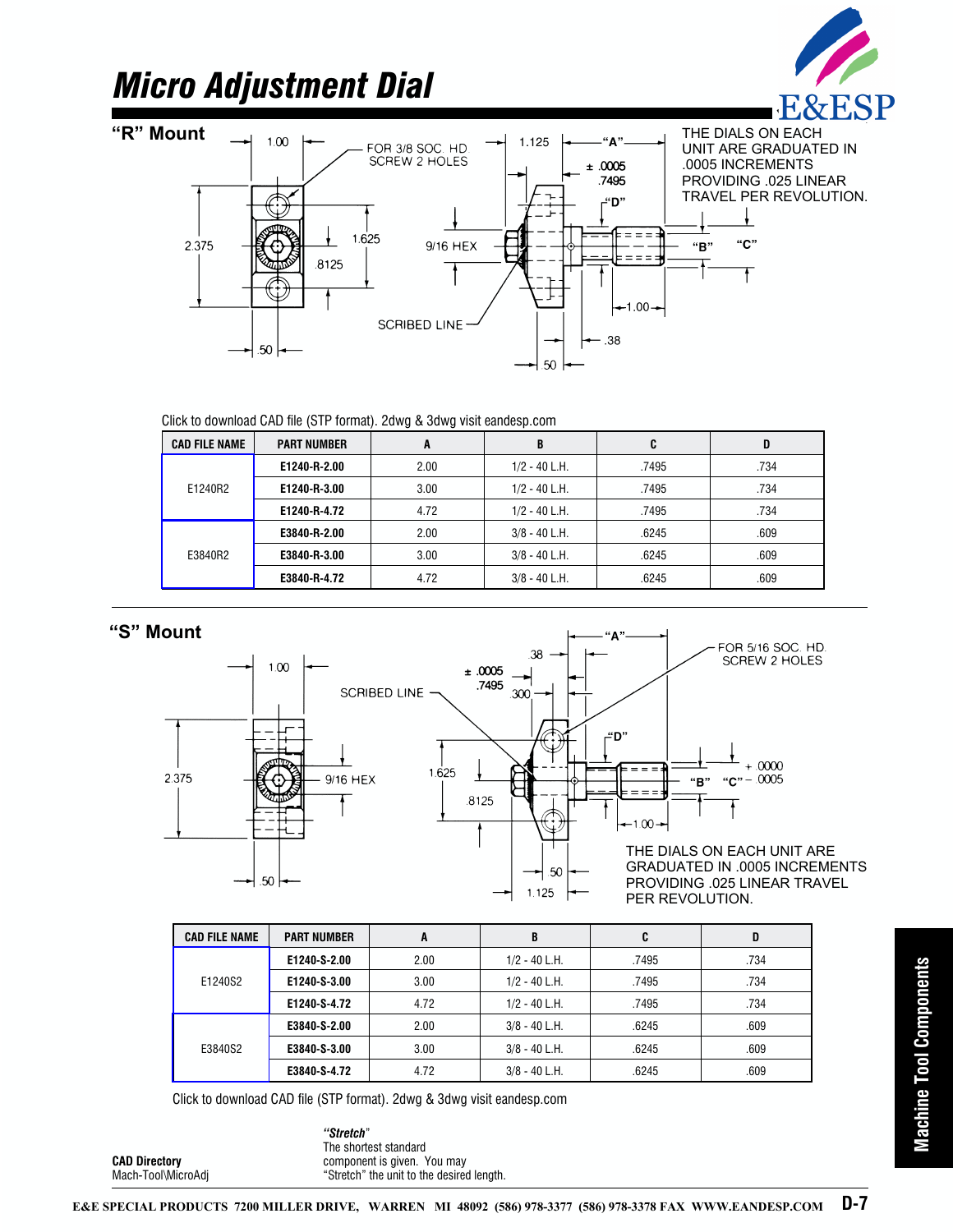### *Micro Adjustment Dial*



### **"N.B." Mount**





| <b>CAD FILE NAME</b>                                                                                                                             | <b>PART NUMBER</b> | A                                                  | B               | C                                   | D                           |
|--------------------------------------------------------------------------------------------------------------------------------------------------|--------------------|----------------------------------------------------|-----------------|-------------------------------------|-----------------------------|
|                                                                                                                                                  | E1240-NB-2.00      | 2.00                                               | $1/2 - 40$ L.H. | .7495                               | .734                        |
| E1240N2                                                                                                                                          | E1240-NB-3.00      | 3.00                                               | $1/2 - 40$ L.H. | .7495                               | .734                        |
|                                                                                                                                                  | E1240-NB-4.72      | 4.72                                               | $1/2 - 40$ L.H. | .7495                               | .734                        |
|                                                                                                                                                  | E3840-NB-2.00      | 2.00                                               | $3/8 - 40$ L.H. | .6245                               | .609                        |
| E3840N2                                                                                                                                          | E3840-NB-3.00      | 3.00                                               | $3/8 - 40$ L.H. | .6245                               | .609                        |
|                                                                                                                                                  | E3840-NB-4.72      | 4.72                                               | $3/8 - 40$ L.H. | .6245                               | .609                        |
| UNIT ARE GRADUATED IN<br><b>.0005 INCREMENTS</b><br>PROVIDING .025 LINEAR<br>TRAVEL PER REVOLUTION.<br>$1.88 -$<br>9/16<br>$.94 -$<br><b>HEX</b> |                    | 1.250<br>FOR 5/16 SOC. HD.<br><b>SCREW 2 HOLES</b> | .625<br>.375    | "B"<br>$-1.00 +$<br>±.0005<br>.7495 | $+.0000$<br>"C"<br>$-.0005$ |
|                                                                                                                                                  |                    |                                                    |                 |                                     |                             |

### **"T" Mount**





| <b>CAD FILE NAME</b> | <b>PART NUMBER</b> | A    | B               | C     | D    |
|----------------------|--------------------|------|-----------------|-------|------|
| E1240T2              | E1240-T-2.00       | 2.00 | $1/2 - 40$ L.H. | .7495 | .734 |
|                      | E1240-T-3.00       | 3.00 | $1/2 - 40$ L.H. | .7495 | .734 |
|                      | E1240-T-4.72       | 4.72 | $1/2 - 40$ L.H. | .7495 | .734 |
|                      | E3840-T-2.00       | 2.00 | $3/8 - 40$ L.H. | .6245 | .609 |
| E3840T2              | E3840-T-3.00       | 3.00 | $3/8 - 40$ L.H. | .6245 | .609 |
|                      | E3840-T-4.72       | 4.72 | $3/8 - 40$ L.H. | .6245 | .609 |

**CAD Directory** Mach-Tool\MicroAdj

*"Stretch*" The shortest standard component is given. You may "Stretch" the unit to the desired length.